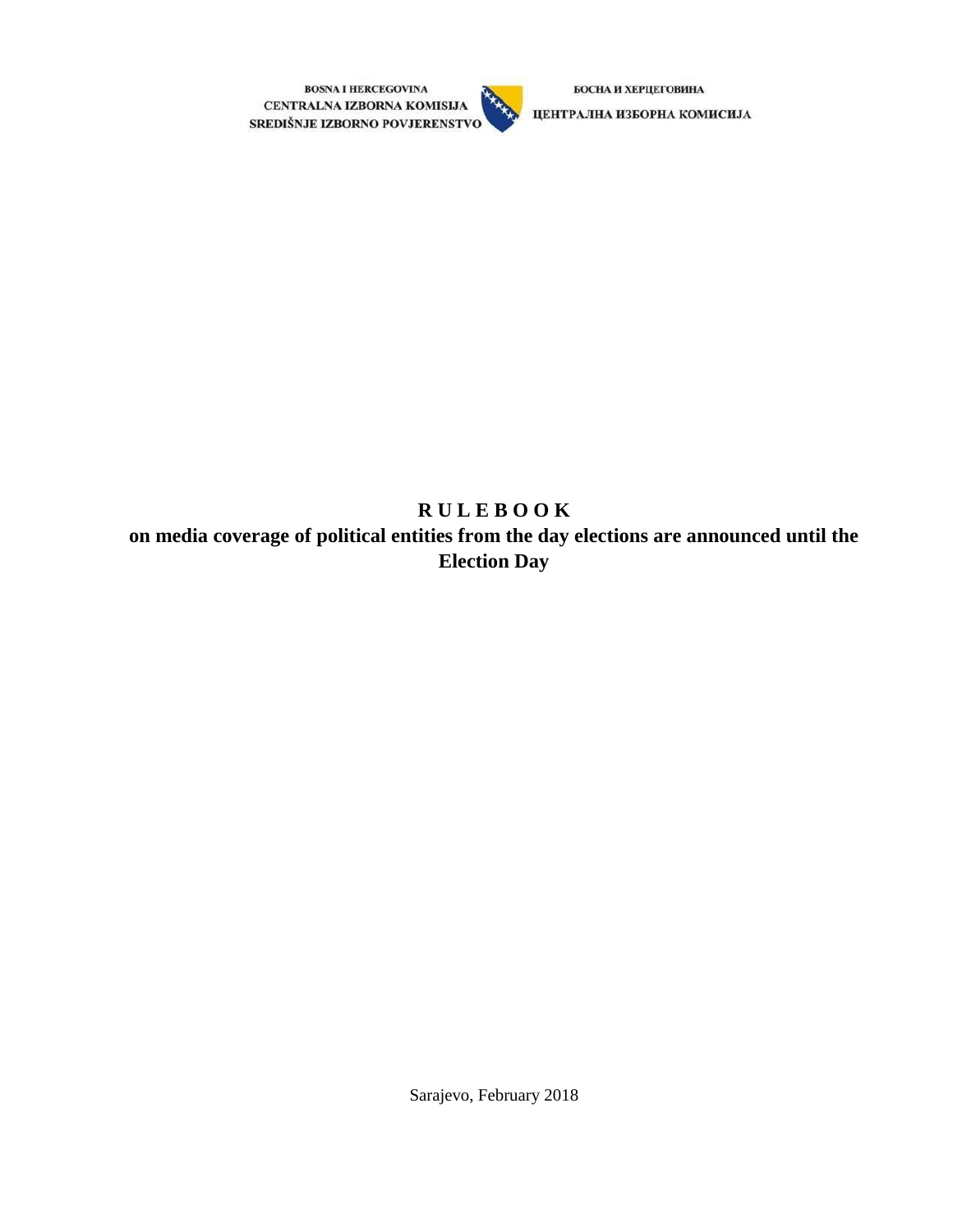Pursuant to Article 16.18 of the Election Law of Bosnia and Herzegovina (Official Gazette of BiH, number: 223/01, 7/02, 9/02, 20/02, 25/02, 4/04, 20/04, 25/05, 52/05, 65/05, 77/05, 11/06, 24/06, 32/07,33/08, 37/08,  $32/10$ ,  $18/13$ ,  $7/14$  and  $31/16$ ), Central Election Commission of Bosnia and Herzegovina has at its  $7<sup>th</sup>$  session held on 28.01.1018 passed the following

### **R U L E B O O K**

## **on media coverage of political entities from the day elections are announced until the Election Day**

#### **CHAPTER I. INTRODUCTORY NOTES**

**Article 1 (Scope)** 

The Rulebook regulates in more detail implementation of the provisions of Chapter 16 "Media in the election campaign" of the Election Law of Bosnia and Herzegovina (hereinafter: BiH Election Law).

#### **Article 2 (Definitions)**

For the purpose of interpretation and application of this Rulebook, definitions and acronyms in this Rulebook shall have the following meaning:

- a) **Election campaign** is the period of 30 days prior the Election Day in which a political subject in a manner established by the law informs the constituents and the public about its program and candidates for the forthcoming elections.
- b) **Official start of election campaign** is 30<sup>th</sup> day before the Election Day (or the day when election campaign officially starts).
- c) **CRA** is Communications Regulatory Agency.
- d) **CRA rules** are Broadcasting Code of practice, as well as any other CRA rule regulating the issue of RTV program broadcasting.
- e) **Political subject** is a political party, independent candidate, coalition or list of independent candidates certified in accordance with the BiH Election Law. Political subject under this Rulebook shall also be an association, i.e. any other registered form of action of national minorities and groups of at least 40 citizens who have the voting right and who participate in the elections in terms of Article 13.14 of the BiH Election Law.
- f) **Political advertising** means broadcast of advertisements, public calls, video spots and any other type of political subject's promotion.
- g) **Public advertising** means advertising through media, billboards, posters, Internet, leaflets, bizz boards and any other type of advertising available to the voters and public.
- h) **Seat of the institution** under Article 16.5, paragraph (1), point b) of the BiH Election Law means providing the name of the city and the country in which an institution has its main office.
- i) **Media** are all electronic and print media.
- j) **Electronic broadcast media** are, for the purpose of interpretation of this Rulebook, public and private television and radio stations that are licensed by the Communications Regulatory Agency of BiH.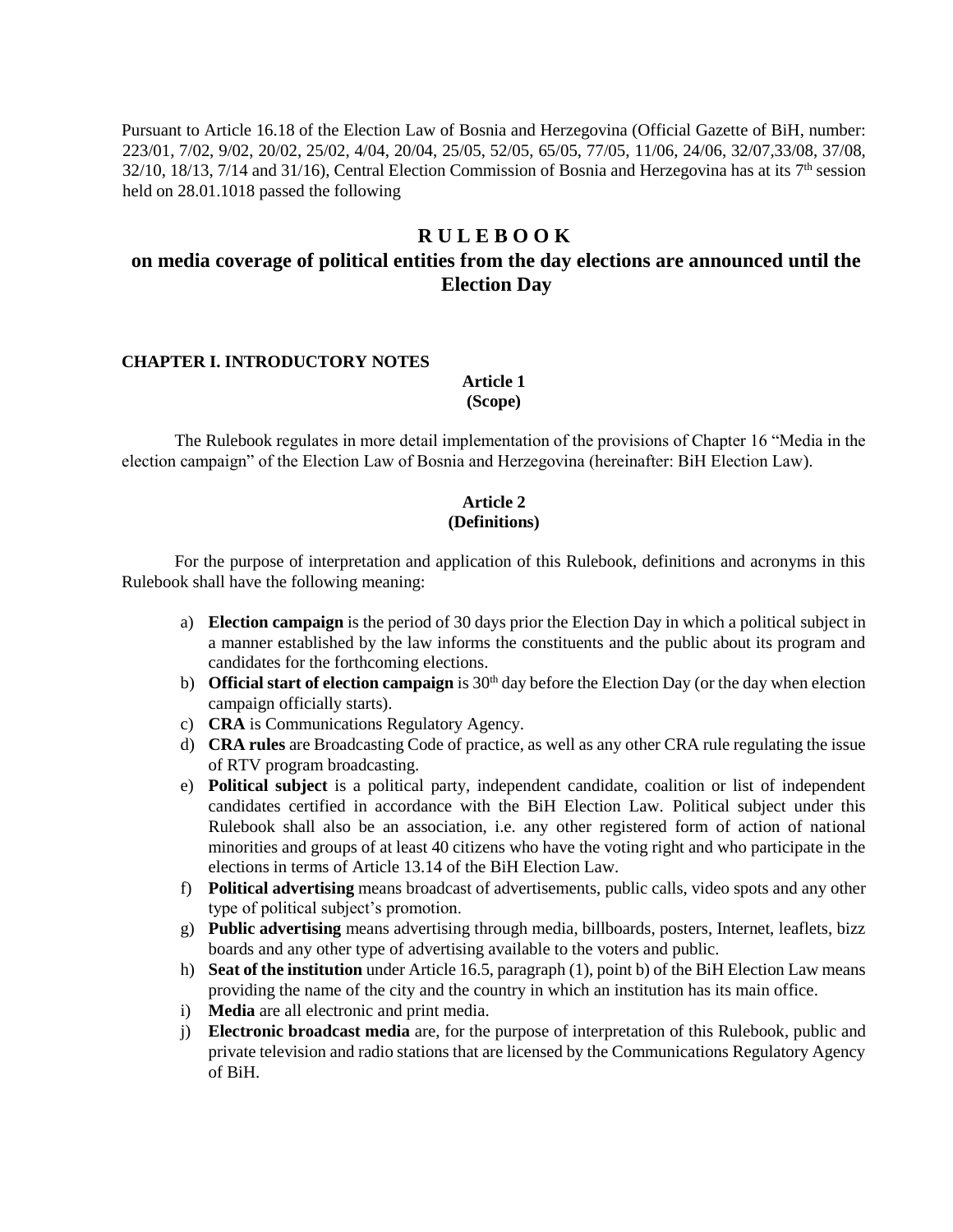#### **CHAPTER II. PERIOD FROM THE DAY ELECTIONS ARE ANNOUNCED UNTIL THE OFFICIAL START OF ELECTION CAMPAIGN**

#### **Article 3**

#### **(Prohibition of conducting paid election campaign for political subjects)**

(1) In the period from the day elections are announced until the official start of election campaign political subjects are prohibited to conduct paid political advertising through the media or any other type of paid advertising, except for paid political advertising on internal meetings of authorities and statutory bodies of political subjects.

(2) Authorities and statutory bodies of a political subject, within the meaning of the BiH Election Law, shall mean authority and a body defined by the political subject's Statute (presidency, main board, assembly, congress, convention, etc.).

#### **Article 4 (Prohibition to broadcast and publish paid election campaign for the media)**

In the period from the day elections are announced until the official start of election campaign the media outlets are prohibited to broadcast and publish paid political advertising of political subjects, except for paid political advertising by which members of authority and statutory bodies of political subjects are informed about time and place of internal meetings of authorities and statutory bodies of political subjects, under equal conditions for all political subjects.

## **CHAPTER III. PERIOD FROM THE DAY OF THE OFFICIAL START OF ELECTION CAMPAIGN UNTIL THE ELECTION DAY**

#### **Article 5**

#### **(Publicizing results of public opinion research)**

(1) Prohibitions set in Article 16.10 and 16.11 of the BiH Election Law shall apply to all media in Bosnia and Herzegovina.

(2) Prohibitions set forth in paragraph (2) of this Article shall also refer to publishing earlier prepared, already broadcasted or printed contents.

#### **Article 6 (Informing political entities)**

It shall be deemed that the broadcaster informed a political entity about the time of participation in special shows under the condition that the notice can be documented.

#### **Article 7 (Direct promotion)**

- (1) Public electronic broadcast media shall establish duration of direct promotion based on present practice, number of political subjects and other relevant circumstances, but in a manner as to provide three (3) minutes of direct promotion in the election campaign to each political subject.
- (2) Each political entity shall be provided equal time for direct promotion.
- (3) Terms for direct promotion shall be set during the time when it is most probable to have the highest outreach.
- (4) Sequence of political subjects' participation in direct promotion shall be established by the public broadcaster through a lottery no later than seven days prior to the commencement of the election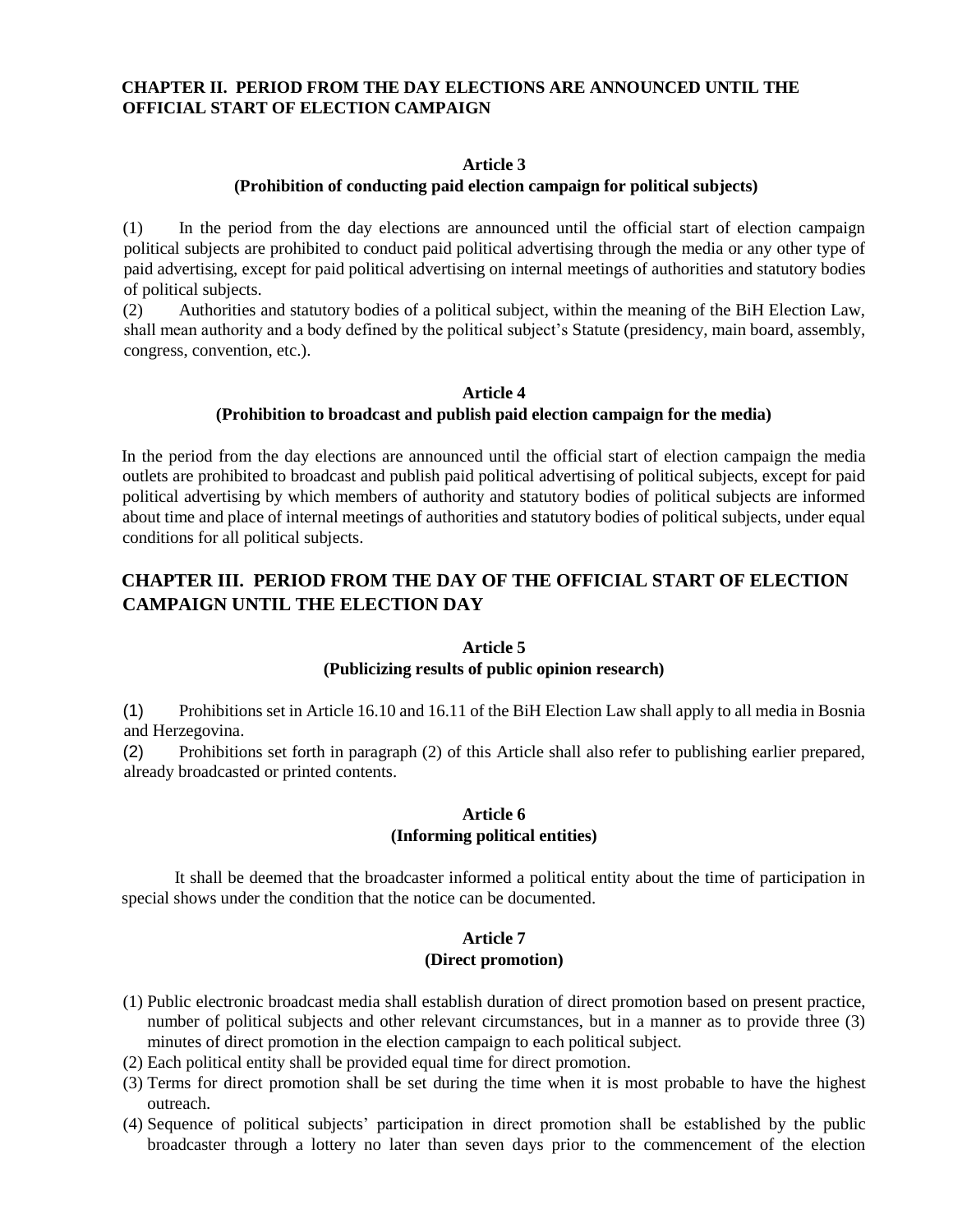campaign. Political subjects shall be informed about date and time of the lottery draw, and they may be present there.

- (5) Once established terms in the broadcaster's shows may not be changed.
- (6) Public electronic broadcast media shall ensure direct promotion to all political subjects registered in the constituency, which is covered by the signal of that media.
- (7) Signal coverage of a radio and/or TV station is established based on technical information given in the broadcasting licenses, issued by the CRA.
- (8) Provisions of this article shall be applied to private electronic broadcast media, if they decide to organize direct promotion of political subjects.

#### **Article 8 (Paid political advertising)**

(1) Paid political advertising shall be allowed in the period from the beginning of official campaign until the start of election silence, namely in the period 30 days before the Election Day.

(2) Prices for political advertising must be the same for all political subjects, and the price lists shall be submitted to the CRA and to certified political subjects 15 days before official commencement of the election campaign.

(3) Terms for paid political advertising shall be established by the broadcaster no later than seven days before commencement of the election campaign. The media shall have clear rules on decision-making regarding sequence and time in which the political advertisements will be broadcasted. In case of controversy regarding the sequence and the time of political advertisements broadcast, the broadcaster shall solve that by agreement with the political subject and subsequently if necessary by the lottery.

(4) Paid political advertisements shall not be broadcasted immediately before, during or after the news broadcast.

(5) The term immediately in paragraph (4) of this Article shall mean period of 15 minutes before and after news broadcast.

(6) If political subjects cannot organize production of their political spots by themselves, that can ask electronic media for such services. The media may charge such productions. Fees, which are charged in this case, must be the same for all political subjects the same level of services.

(7) Electronica media shall have the right to refuse to broadcast a political advertisement in case that:

a) the advertisement has not been properly ordered in a written form;

b) the advertisement does not meet technical and professional standards which are clearly identified and of which the political entity has been duly informed;

c) the advertisement includes any discrimination or prejudice based on sex, race, ethnicity, nationality, religion or belief, disability, special needs, age, sexual orientation, social background, or any other content which has the purpose or effect to nullify or to impair the recognition, enjoyment or exercise, on an equal footing, of any person's rights and freedoms;

d) the advertisement demeans, intimidates or incites to violence or discrimination against a person or a group based on sex, race, ethnicity, nationality, religion or belief, disability, special needs, age, sexual orientation, social background or any other circumstance which has the purpose or effect to nullify or to impair the recognition, enjoyment or exercise, on an equal footing, of any person's rights and freedoms;

e) the advertisement includes abuse of children for political purposes in line with the international standards; and

f) the advertisement is not in accordance with rules and regulations of the Communications Regulatory Agency.

8) Should electronic media consider the content of paid political advertisement falls under points c), d), e) and f) of paragraph 7 it can address the Communications Regulatory Agency that will issue a binding reasoning regarding the content of political advertisement.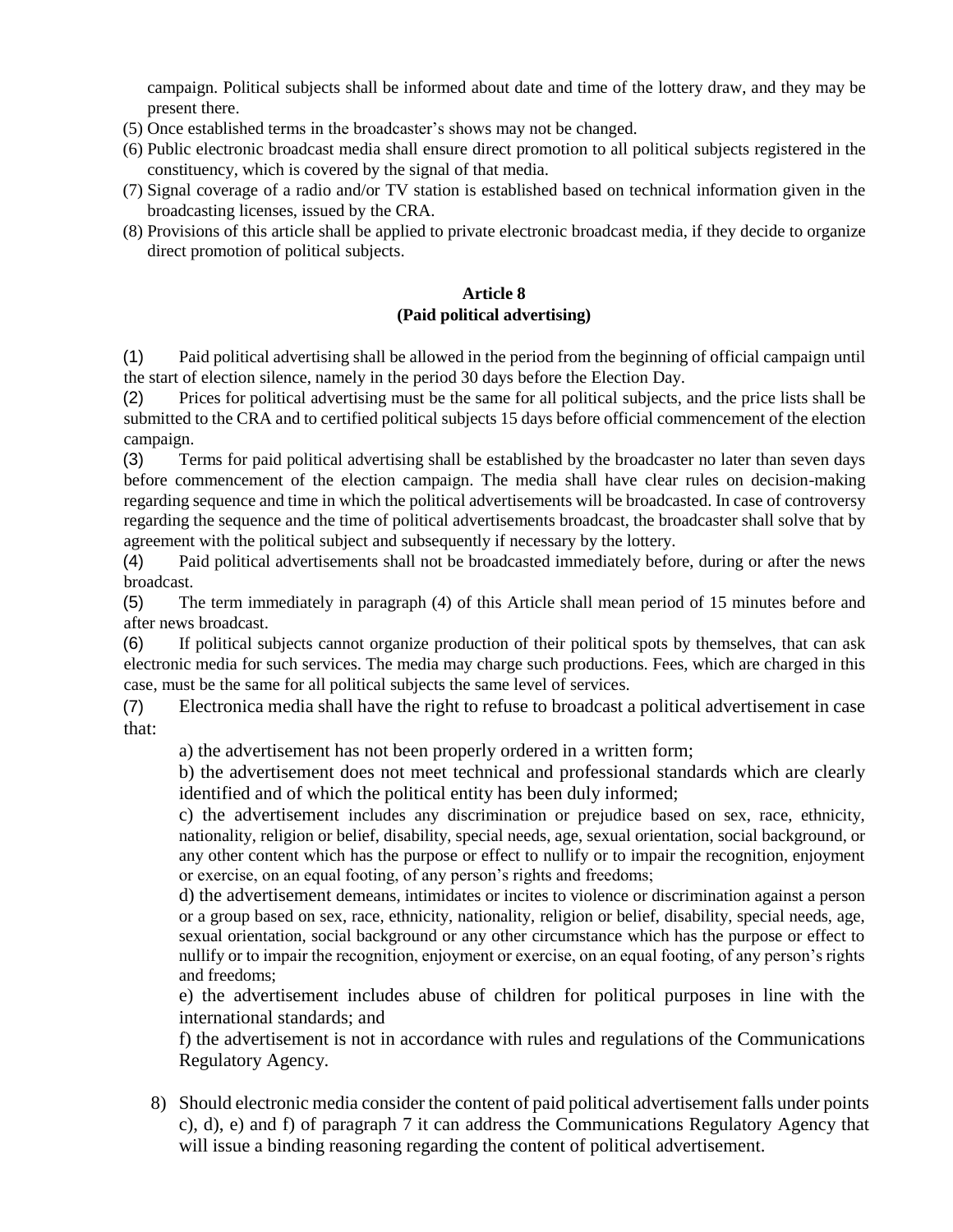9) Should electronic media refuse to broadcast paid political advertisement under points c), d), e) and f) of paragraph 7, political subjects whose advertisement is denied of broadcasting has the right to address the Communications Regulatory Agency that will issue a binding reasoning regarding the content of political advertisement.

### **Article 9 (Implementation)**

(1) Electronic media shall send the schedule of planned political programs to the CRA at least seven (7) days earlier. All changes of planned programs or political shows planned at short notice shall be reported to the CRA as soon as possible.

(2) Electronic media shall keep a detailed record of time schedule of political advertisement broadcast, time schedule and the content of political programs, and of political events coverage, and such records shall be available for the public. Such records shall be submitted to the CRA every Monday for the previous week. The record shall include a report on received and realized requests for paid political advertising. At any time, the CRA can ask the media for the summery report of all political advertisements and political programs, as well as for the report on time provided to each political subject.

#### **CHAPTER IV. PUBLIC ELECTRONIC MEDIA AND THE BIH CENRAL ELECTION COMMISSION**

### **Article 10 (Public electronic media)**

(1) The public electronic media shall broadcast radio and TV ads, entire statements and information by the Central Election Commission of BiH free of charge for the purpose of informing voters about all aspects of the electoral process.

(2) If the public electronic media refuse to act in accordance with paragraph (1) of this Article, the Central Election Commission of BiH shall file a report with the Communications Regulatory Agency for competent action.

(3) The BiH Central Election Commission shall inform electronic media in a timely fashion about time period of broadcasting radio and TV ads, statements and press releases of the BiH CEC, including their recurrence.

### **CHAPTER V. STEREOTYPE AND OFFENSIVE CONTENTS**

#### **Article 11 (Prohibition)**

- (1) No conduct of an election campaign shall be allowed by way of electronic and printed media where the contents are stereotype and offensive against men and/or women or which encourages any stereotype and offensive behavior on the grounds of gender or any humiliating attitude against the members of different genders.
- (2) Prohibitions referred to in paragraph (1) of this Article, as well as other limitations set forth in Chapter 16 of the BiH Election Law shall relate to other means of communications that can deliver audio, video or textual content.